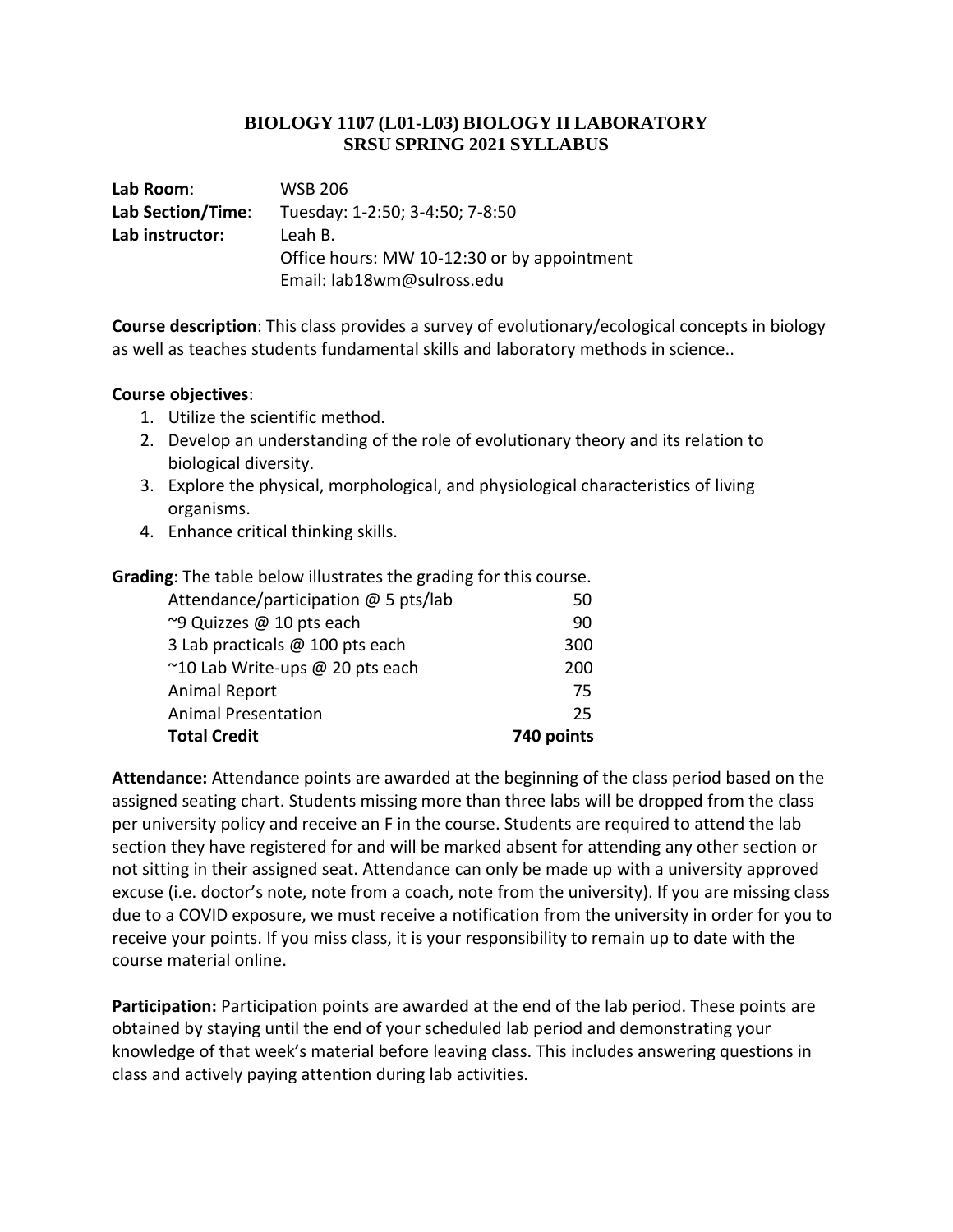**Quizzes:** Weekly quizzes over the coming week's material will be given online. These quizzes will be based on the week's lab activity and any lab material posted on Blackboard before class and are meant to prepare you for the lab activities for the week. These quizzes are worth 10 points each. Quizzes will open on the Wednesday before the lab and will close on the Tuesday before lab at 12pm.

**Lab practical exams:** Each lab practical consists of approximately 50 short answer questions drawn from material covered in lab. These will be given in person when possible.

**Lab Write-ups:** Lab write ups will be turned in for 10 points a piece. These write ups will be a short report on any lab activities performed and will be due before the next lab period.

**COVID-19 Response:** Masks covering both nose and mouth will be required for all students during the entire lab period. Hand sanitizer stations are placed at all building entrances and students are encouraged to utilize them as well as proper handwashing at the sinks in the classroom. Social distancing is mandatory when possible.

*Students with disabilities will be provided with reasonable accommodations. If you wish to request such accommodations because of physical, mental, or learning disability, please contact the ADA coordinator for Program Accessibility at 837-8203 in FH 112.*